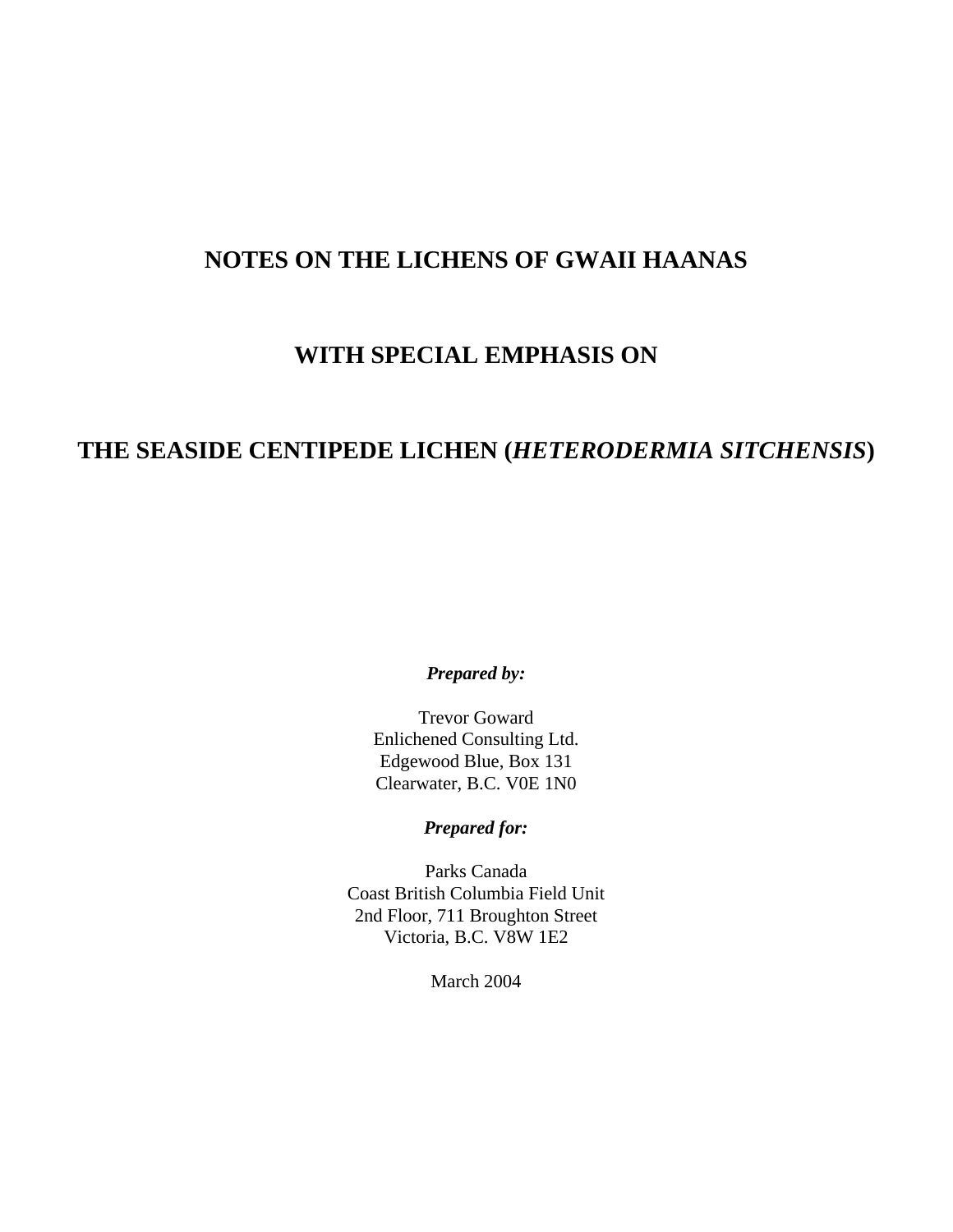#### **TABLE OF CONTENTS**

| 1.0 INTRODUCTION & ACKNOWLEDGEMENTS                                                                                                                                                                                                                                                                          | 3                |
|--------------------------------------------------------------------------------------------------------------------------------------------------------------------------------------------------------------------------------------------------------------------------------------------------------------|------------------|
| 2.0 OBJECTIVES                                                                                                                                                                                                                                                                                               | 3                |
| 3.0 METHODS                                                                                                                                                                                                                                                                                                  |                  |
| <b>4.0 RESULTS AND DISCUSSION</b><br>4.1 Summary of sites surveyed in 2003<br>4.2 Status of Heterodermia sitchensis in Gwaii Haanas<br>4.3 Lichens new to Gwaii Haanas<br>4.4 Lichens as indicators of environmental continuity<br>4.5 Cyanolichens as indicators of old village sites<br>4.6 Salmon forests | 6<br>8<br>9<br>9 |
| 5.0 RECOMMENDATIONS                                                                                                                                                                                                                                                                                          | 10               |
| <b>6.0 REFERENCES</b>                                                                                                                                                                                                                                                                                        | 10               |

#### **FI GURES**

|  | Figure 1. Map of sites surveyed for <i>Heterodermia sitchensis</i> in Gwaii |  |
|--|-----------------------------------------------------------------------------|--|
|  | Haanas National Park Reserve, July 2003.                                    |  |

#### **TABLES**

| <b>Tabl e</b> 1. Listing of sites surveyed for <i>Heterodermia sitchensis</i> in Gwaii |
|----------------------------------------------------------------------------------------|
|                                                                                        |
| Haanas National Park Reserve, July 2003.                                               |

**Tabl e 2 .** Noteworthy lichens collected in Gwaii Haanas National Park 7 Reserve, July 2003.

#### **APPENDI CES**

**Appe ndi x 1.** Daily Field Log: 21 July - 1 August 2003. 12

**Appe ndi x 2.** Seaside centipede lichen (*Heterodermia sitchensis)*: 14 portrait of a lichen.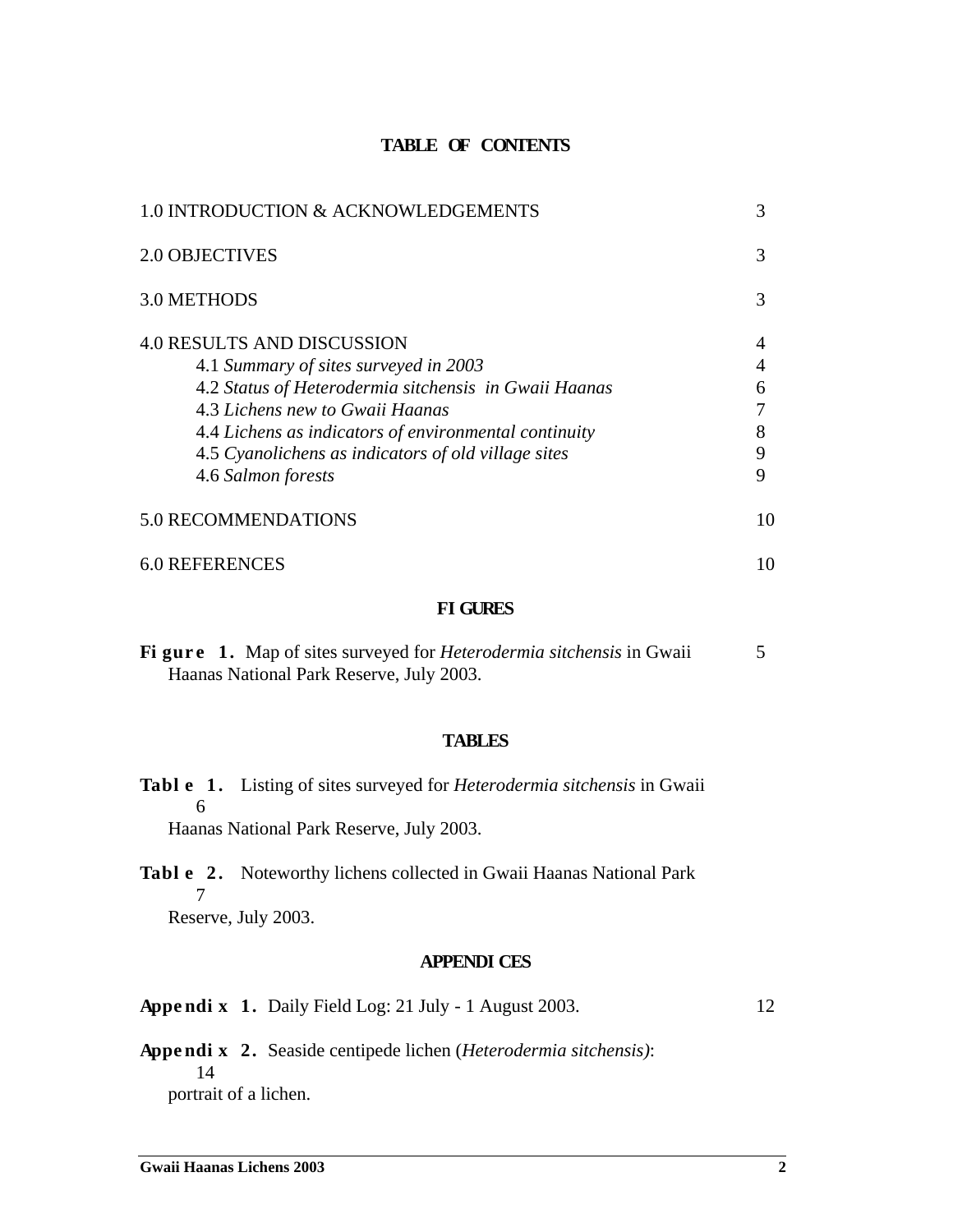### **1. 0 I NTRODUCTI ON & ACKNOWLEDGEMENTS**

The Seaside Centipede Lichen, *Heterodermia sitchensis* Goward & Noble, was described in the mid 1980s from the west coast of Vancouver Island, British Columbia (Goward 1984). To date this species has been reported from very few localities, all of which occur in and around Pacific Rim National Park Reserve. Listed as endangered by COSEWIC in 1996 (Goward 1996), *H. sitchensis* has subsequently been the object of intense study, prompted by a mandated requirement for Parks Canada to act as the lead agency responsible for the preparation of a recovery plan. The present study continues work already conducted in 2001 and 2002 by seeking new occurrences in promising habitat on Haida Gwaii (Queen Charlotte Islands), especially within Gwaii Haanas National Park Reserve. Finding this species here would considerably extend the known range of *H. sitchensis*, and would contribute toward downlisting it from endangered to threatened or special concern. For a full account of earlier findings on the distribution and ecology of *H. sitchensis*, see Goward & Wright (2003).

Assistance was received from many people, most of whom are on staff with Parks Canada. Above all, I appreciate the enormous efforts of Brian Reader who, besides providing logistical support throughout the study, contributed a wealth of local knowledge. Also greatly appreciated was the competent boat-handling skills and traditional knowledge of Lee Edenshaw, who kindly provided transportation to the study sites. Judson Brown made possible our flight to Ellen Island, while Doll and Goli kindly provided accommodation at Hotsprings Island. Norm Sloan and Doug Burles are thanked for providing background information on the study area. Patrick Bartier and Lynda Melney kindly prepared the map that appears as Figure 1. Finally, I wish to extend special thanks to Tor Tønsberg, of Norway, and Ken Wright, both of whom volunteered their time, unbounded enthusiasm, and sharp eye to this project. Funding was received from Parks Canada.

### **2. 0 OBJECTI VES**

The primary purpose of this study is to assist in the preparation of a recovery strategy for *H. sitchensis* by: 1) contributing to our knowledge of this species' global range; and 2) gain further insights into its distributional ecology. An unrelated third objective is to search for lichens new to GHNPR.

## **3. 0 METHODS**

Based on earlier work (Goward & Wright 2003), the presence of *H. sitchensis* can be predicted on the basis of three broad environmental factors: 1) it exclusively colonizes young, defoliated twigs of old or slow-growing Sitka spruce; 2) it occurs in open, but not exposed seaside sites; and 3) it requires some form of nutrient enrichment, especially nitrogen. Only in sites in which all three factors overlap is *H. sitchensis* likely to be found.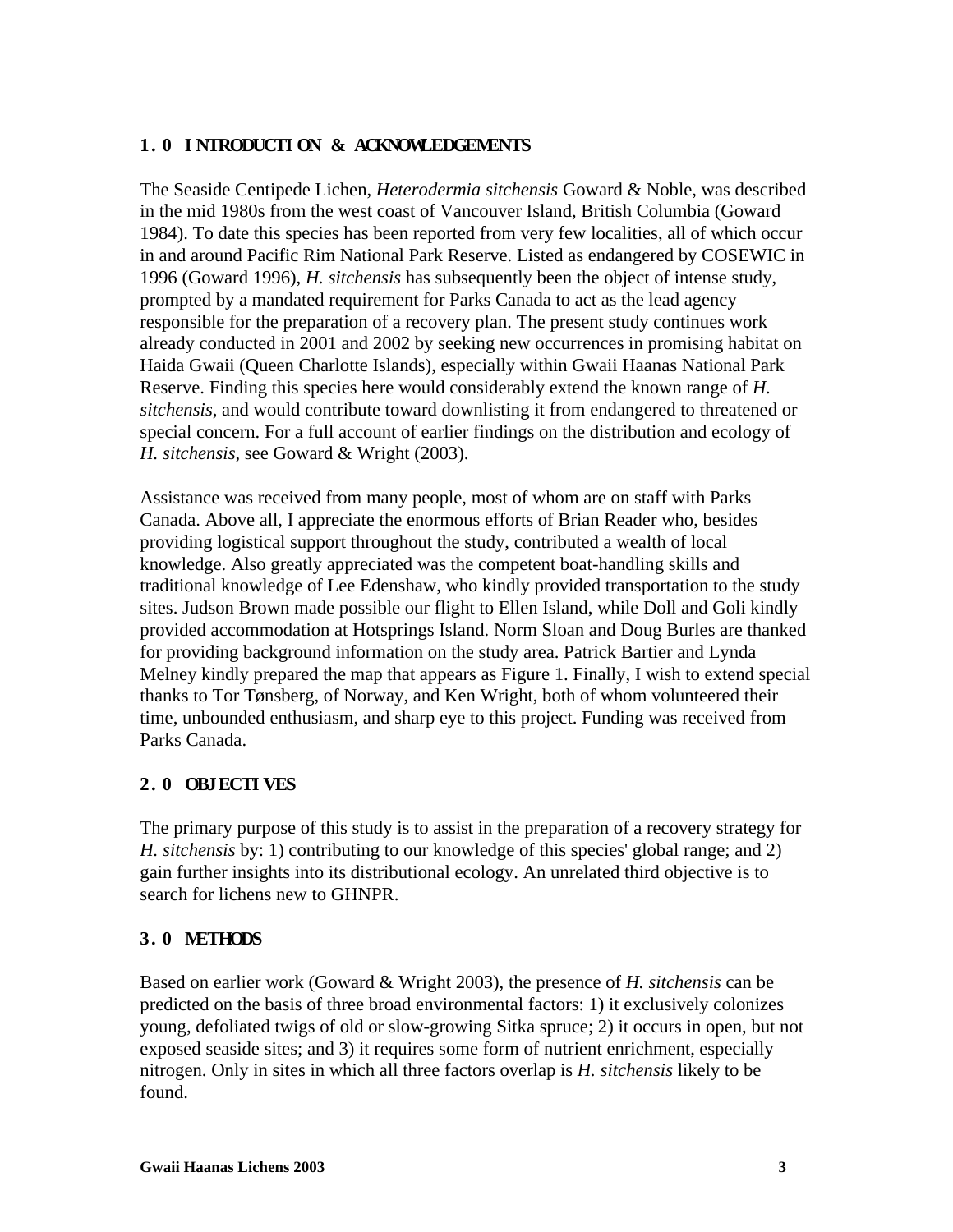Candidate localities were identified using a nautical chart of Gwaii Haanas and its vicinity. Also employed were maps showing the locations of sea lion haulouts (Olesiuk et al. 1993), seabird nesting colonies (Harfenist et al. 2002), and limestone outcrops. Additional information on local conditions was received from Lee Edenshaw and Brian Reader.

The lichen crew this year consisted of four people: Brian Reader, Tor Tønsberg, Ken Wright, and myself. At each candidate site, we searched for *H. sitchensis* for a minimum of about three hours. For reasons of efficiency, we usually divided into two groups. At each site, notes were taken on "indicator species", including *Physcia tenella* and various cyanolichens. Besides indicating nutrient-enrichment, these lichens often co-occur with *H. sitchensis.* Where applicable, notes were also taken on potential sources of nutrient enrichment. Finally, the location of each study site was noted on a map, the notations later being used to create a GIS map of the study area (Figure 1).

Dr. Tor Tønsberg (University of Bergen) is a Norwegian lichenologist with a specialty in sorediate crustose species. While the remaining crew members (Trevor Goward, Brian Reader, Ken Wright) scoured the forest for *H. sitchensis*, Tor focussed his attention on rare or otherwise poorly known microlichens, of which he made numerous collections. I also made several collections, mostly of interesting macrolichen species. The resulting specimens were later air-dried, curated, packeted, accessioned, and identified with the aid of dissecting and compound microscopes, and thin-layer chromatography. Upon completion of the project, all specimens were deposited in the cryptogamic herbaria of the universities of Bergen (BG) and of British Columbia (UBC). Taxonomic concepts follow Esslinger (1997) in most regards.

## **4. 0 RESULTS AND DI SCUSSI ON**

#### 4.1 *Summary of sites surveyed in 2003*

Fieldwork was conducted between 21 July and 1 August 2004, and consisted of surveys of numerous sites preselected for *H. sitchensis*. A total of 31 sites in 22 localities were surveyed in 2003 (Figure 1). These extended from Cape St. James (St. James Island) in the south to Dodge Point (Lyell Island) in the north, with an additional site (Lina Island) in the vicinity of Queen Charlotte City. Eight sites were located in rather exposed situations, while another eight sites, though less exposed, could be described as nutrientpoor; they supported an acidophytic lichen flora dominated by *Hypogymnia, Parmelia*, and *Platismatia*. The remaining 15 sites contained lichens indicative of nutrient enrichment: *Collema, Leptogium, Lobaria, Nephroma, Physcia, Polychidium, Pseudocyphellaria,* and *Sticta*. These and other similar observations are summarized in Table 1. A log of daily activities is provided in Appendix 1.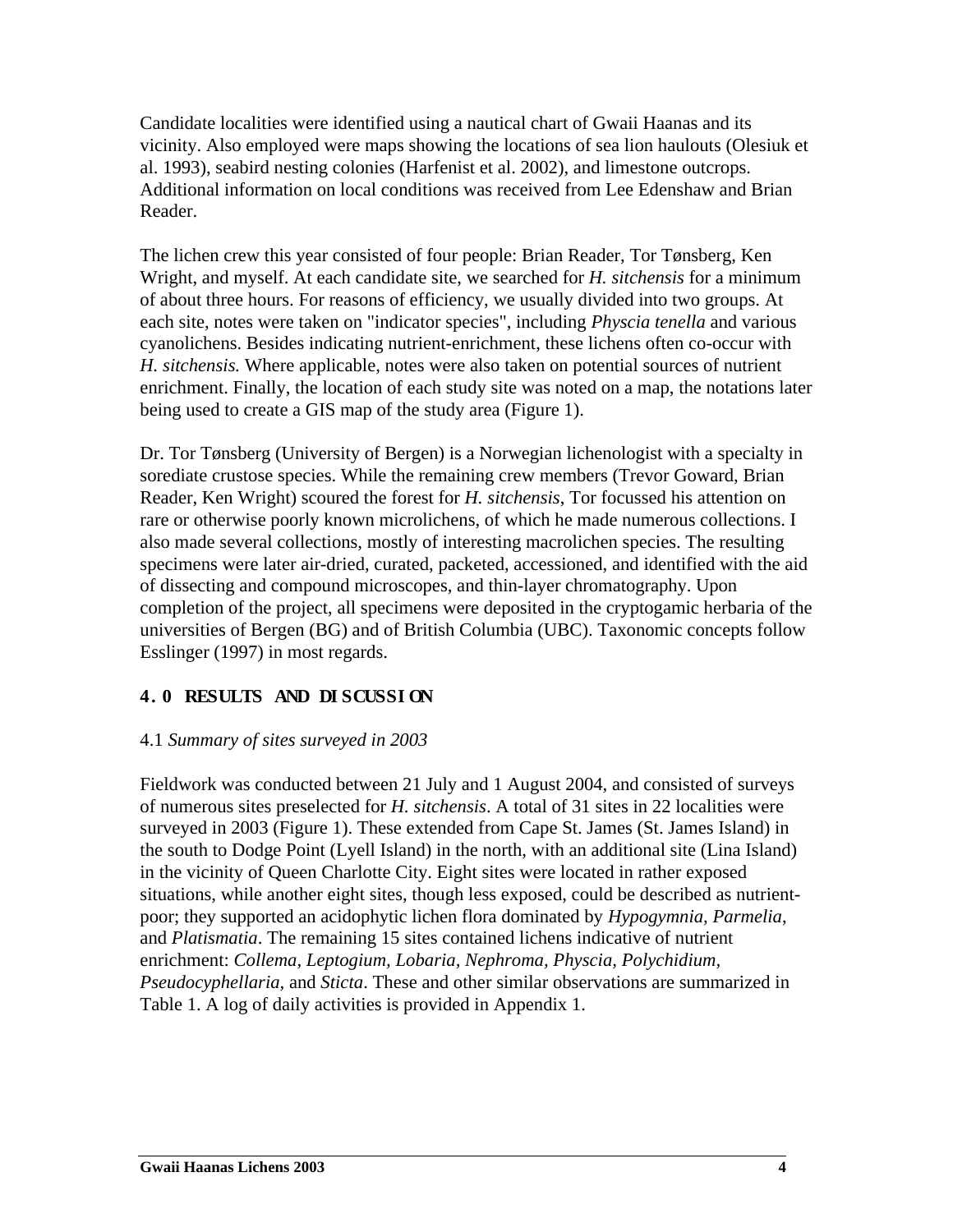

**Fi gure 1.** Map of sites surveyed for *Heterodermia sitchensis* in Gwaii Haanas National Park Reserve, July 2003.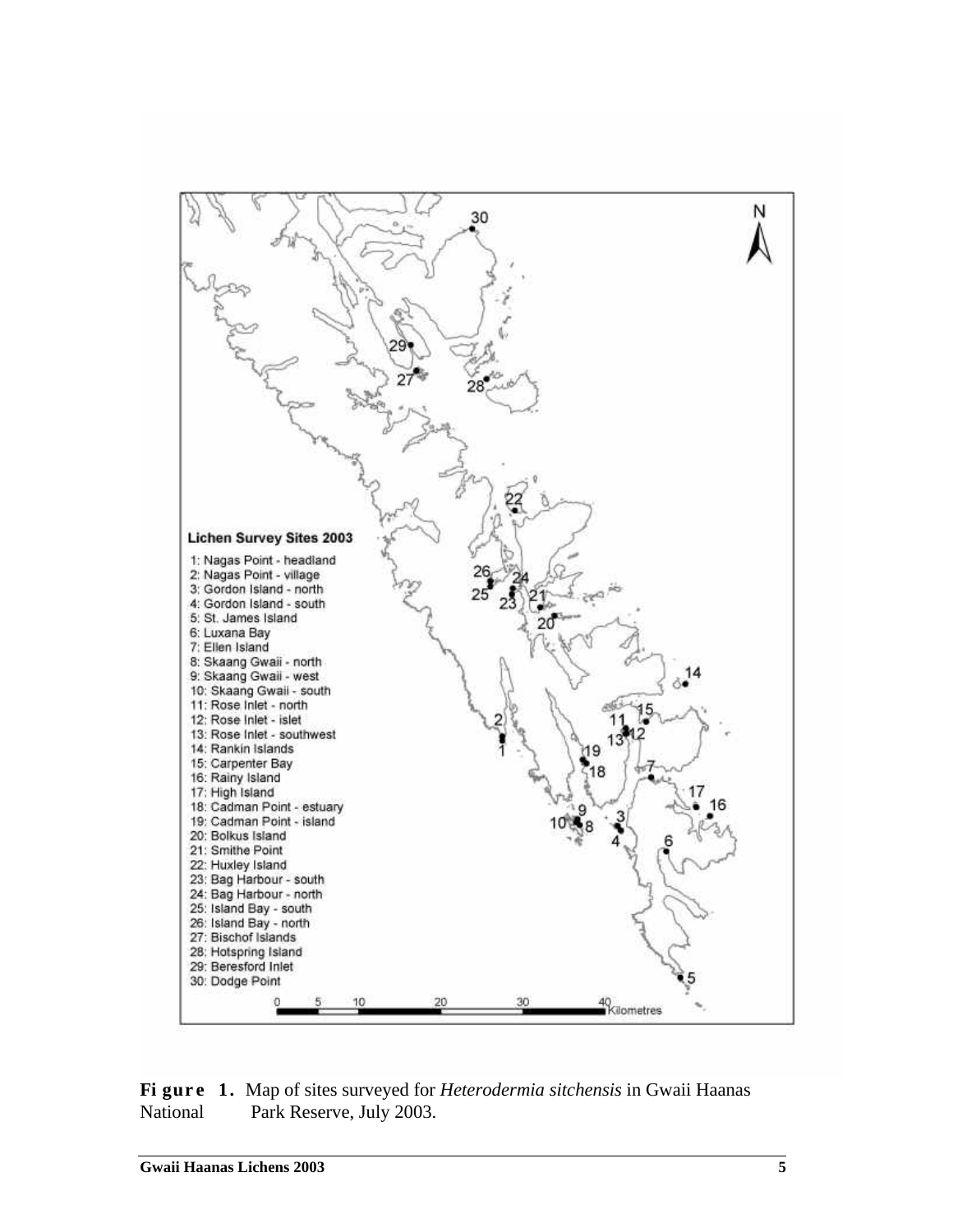**Tabl e 1.** Listing of sites surveyed for *Heterodermia sitchensis* in Gwaii Haanas National Park Reserve, July 2003. Bold-faced site names denote village sites. Legend: A = acidic conditions; C = rich in cyanolichens; E = exposed; P = *Physcia tenella*  present.

| ID No.         |           | Locality               | <b>Site</b>                  | Latitude | Longitude |
|----------------|-----------|------------------------|------------------------------|----------|-----------|
| 1              | Е         | Flamingo Inlet         | Nagas Point - headland       | 52 10.98 | 131 21.85 |
| $\overline{2}$ | C         | Flamingo Inlet         | <b>Nagas Point - village</b> | 52 11.28 | 131 21.89 |
| 3              |           | E,A Gordon Islands     | Gordon Island - north        | 52 05.96 | 131 08.85 |
| 4              | Е         | Gordon Islands         | Gordon Island - south        | 52 05.69 | 131 08.52 |
| 5              | Е         | St. James Island       | St. James Island             | 51 56.35 | 131 01.05 |
| 6              | P         | Luxana Bay             | Luxana Bay                   | 52 04.53 | 131 03.49 |
| $\overline{7}$ | C         | Ellen Island           | <b>Ellen Island</b>          | 52 09.31 | 131 05.71 |
| 8              | C         | Skaang Gwaii           | <b>Skaang Gwaii - north</b>  | 52 06.21 | 131 13.17 |
| 9              | С         | Skaang Gwaii           | <b>Skaang Gwaii - west</b>   | 52 06.00 | 131 13.33 |
| 10             | Е         | Skaang Gwaii           | Skaang Gwaii - south         | 52 05.84 | 131 12.92 |
| 11             | C         | Rose Inlet             | Rose Inlet - north           | 52 12.40 | 131 08.76 |
| 12             | C         | Rose Inlet             | Rose Inlet - islet           | 52 12.07 | 131 08.64 |
| 13             | C         | Rose Inlet             | Rose Inlet - southwest       | 52 12.03 | 131 08.76 |
| 14             |           | E,P Rankin Islands     | Rankin Islands               | 52 15.56 | 131 02.74 |
| 15             | A         | <b>Carpenter Bay</b>   | <b>Carpenter Bay</b>         | 52 12.93 | 131 06.67 |
| 16             |           | E,A Rainy Island       | Rainy Island                 | 52 07.05 | 130 59.12 |
| 17             |           | E, A High Island       | High Island                  | 52 07.59 | 131 00.67 |
| 18             | C         | Louscoone Inlet        | Cadman Point - estuary       | 52 09.91 | 131 12.69 |
| 19             | A         | Louscoone Inlet        | Cadman Point - island        | 52 10.14 | 131 13.13 |
| 20             | С         | <b>Bolkus Island</b>   | <b>Bolkus Island</b>         | 52 19.41 | 131 17.27 |
| 21             | С         | Smithe Pt              | <b>Smithe Point</b>          | 52 19.89 | 131 18.89 |
| 22             | A         | Huxley Island          | Huxley Island                | 52 26.10 | 131 22.37 |
| 23             | A         | <b>Bag Harbour</b>     | Bag Harbour - south          | 52 20.60 | 131 22.00 |
| 24             | <b>CP</b> | Bag Harbour            | Bag Harbour - north          | 52 20.99 | 131 21.97 |
| 25             | C         | <b>Island Bay</b>      | Island Bay - south           | 52 20.99 | 131 24.40 |
| 26             | A         | <b>Island Bay</b>      | Island Bay - north           | 52 21.36 | 131 24.41 |
| 27             | С         | <b>Bischof Islands</b> | <b>Bischof Islands</b>       | 52 34.73 | 131 34.12 |
| 28             | С         | Hotspring Island       | <b>Hotspring Island</b>      | 52 34.55 | 131 26.50 |
| 29             | C         | <b>Beresford Inlet</b> | <b>Beresford Inlet</b>       | 52 36.39 | 131 34.96 |
| 30             | A         | Lyell Island           | Dodge Point                  | 52 44.29 | 131 29.31 |
| 31             | C         | Lina Island            | Lina Island                  | 53 14.00 | 132 07.00 |

4.2 Status of *Heterodermia sitchensis* in Gwaii Haanas

Despite intensive searching, no populations of *H. sitchensis* were observed in Gwaii Haanas in 2003. Indeed, a majority of the sites examined by us proved to be inappropriate for this species, owing to either exposure to wind, or substrate acidity, or both (Table 1). For example, only in three sites -- Luxana Bay, Bag Harbour and Rankin Island -- was *Physcia tenella* noted. *Physcia tenella* is an indicator of nitrogen enrichment, and a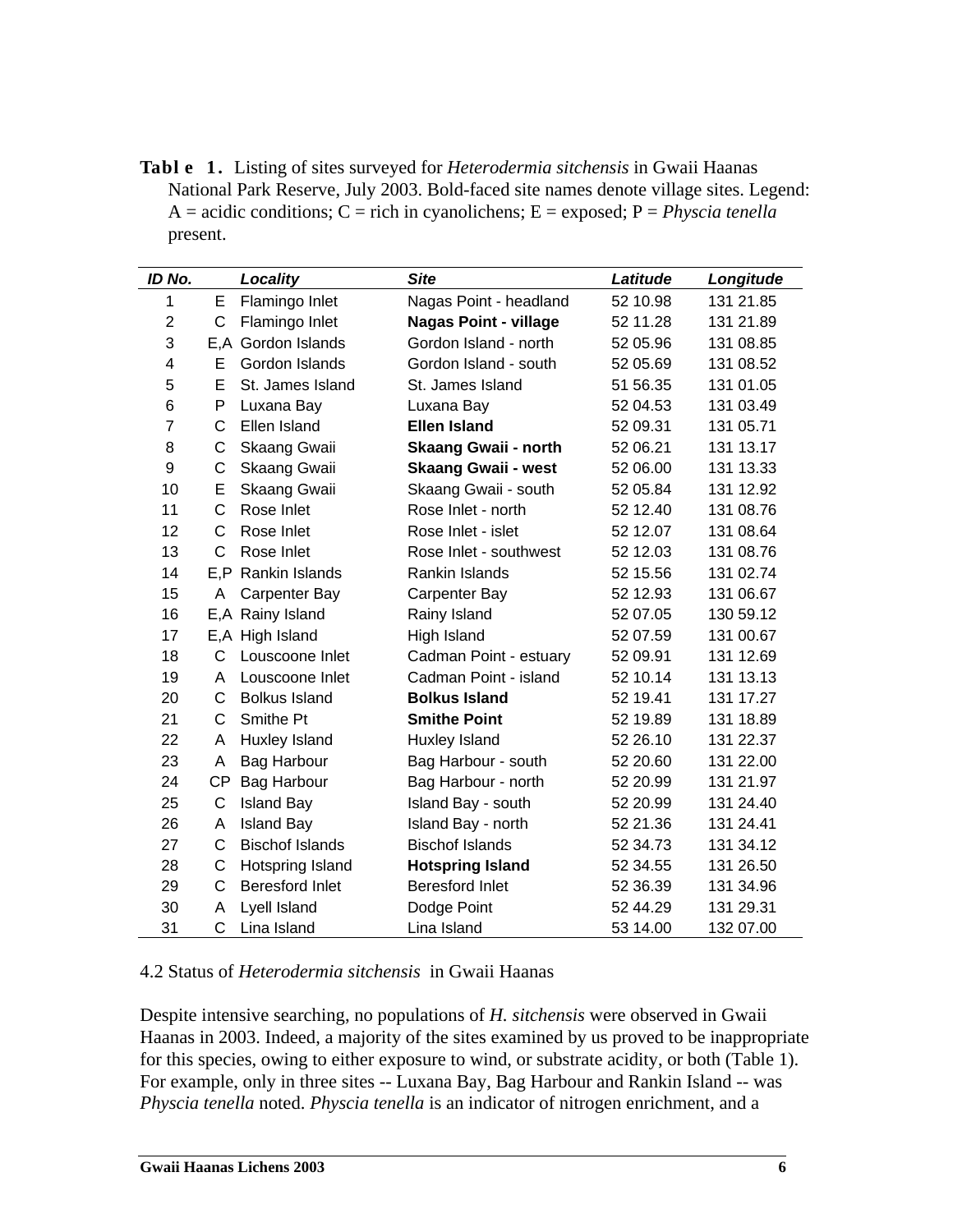companion species of *H. sitchensis*. Its presence in the first two sites was apparently due to localized nutrient enrichment as a result of bird perches, probably bald eagles, while in the third site it was favoured by nitrogen from a large seabird nesting colony. Had the third site been located farther south, in Pacific Rim National Park Reserve, it would have likely supported *H. sitchensis*. That it didn't could be owing to a general absence of this species in Haida Gwaii or, related to this, it could reflect the here greater spatial segregation between nutrient-enriched sites and treed sites suitable for colonization. In the south, winter storms are both less intense and less frequent than they are in Gwaii Haanas; and as a result, seabird colonies and sea lion haulouts more frequently overlap with sites supporting mature Sitka spruce*.*

#### 4.3 Lichens new to Gwaii Haanas

The lichen flora of Haida Gwaii is comparatively well known, owing to intensive studies conducted over a period of more than thirty years by Dr. Irwin Brodo, of the Canadian Museum of Nature. Dr. Brodo has published several papers on the lichens of these islands, and has compiled an unpublished checklist of all species recorded to date. Because the following 25 species are lacking from this checklist, they are assumed to be new to Haida Gwaii. Species accompanied by an asterisk in the following list are apparently new to British Columbia.

**Tabl e 2 .** Noteworthy lichens collected in Gwaii Haanas National Park Reserve, July

| <b>Table 2.</b> INDICWORDLY INTERNS CONCURRED IN OWART FRAMINIS INAUDIRED TAIN NESSERVE, JULY |
|-----------------------------------------------------------------------------------------------|
| 2003. List provided by Tor Tønsberg.                                                          |
| Arthrorhaphis aeruginosa R. Sant. & Tønsberg                                                  |
| *Biatora alaskana Printzen & Tønsberg                                                         |
| B. rufidula (Grawew) S. Ekman & Printzen                                                      |
| *Botryolepraria lesdainii (Hue) Canals, Hernández-Mariné, Gómez-Bolea & Llimona               |
| <i>*Chrysothrix chrysophthalma</i> (P. James) P. James & J.R. Laundon                         |
| Cliostomum cf. leprosum (Räsänen) Holien & Tønsberg                                           |
| Gyalideopsis anastomosans P James & Vezda                                                     |
| Gyalideopsis muscicola P James & Vezda                                                        |
| Gyalideopsis piceicola (Nyl.) Vezda                                                           |
| Halecania viridescens Coppins & P. James                                                      |
| Leioderma sorediatum D.J. Galloway & P.M. Jørg.                                               |
| <i>*Micarea myriocarpa</i> Coppins                                                            |
| Micarea xanthonica Coppins & Tønsberg                                                         |
| Ochrolechia cf. subviridis (Høeg) Erichsen                                                    |
| <i>*Opegrapha fumosa</i> Coppins & P. James                                                   |
| <i>*Opegrapha sorediifera P. James</i>                                                        |
| Parmeliella parvula P.M. Jørg.                                                                |
| Pseudocyphellaria mallota (Tuck.) H. Magn.                                                    |
| <i>*Psoroma tenue</i> Henssen var. boreale Henssen                                            |
| <i>Ropalospora viridis</i> (Tønsberg) Tønsberg                                                |
| Rinodina stictica Sheard & Tønsberg                                                           |
| Santessoniella grisea (Hue) Henssen                                                           |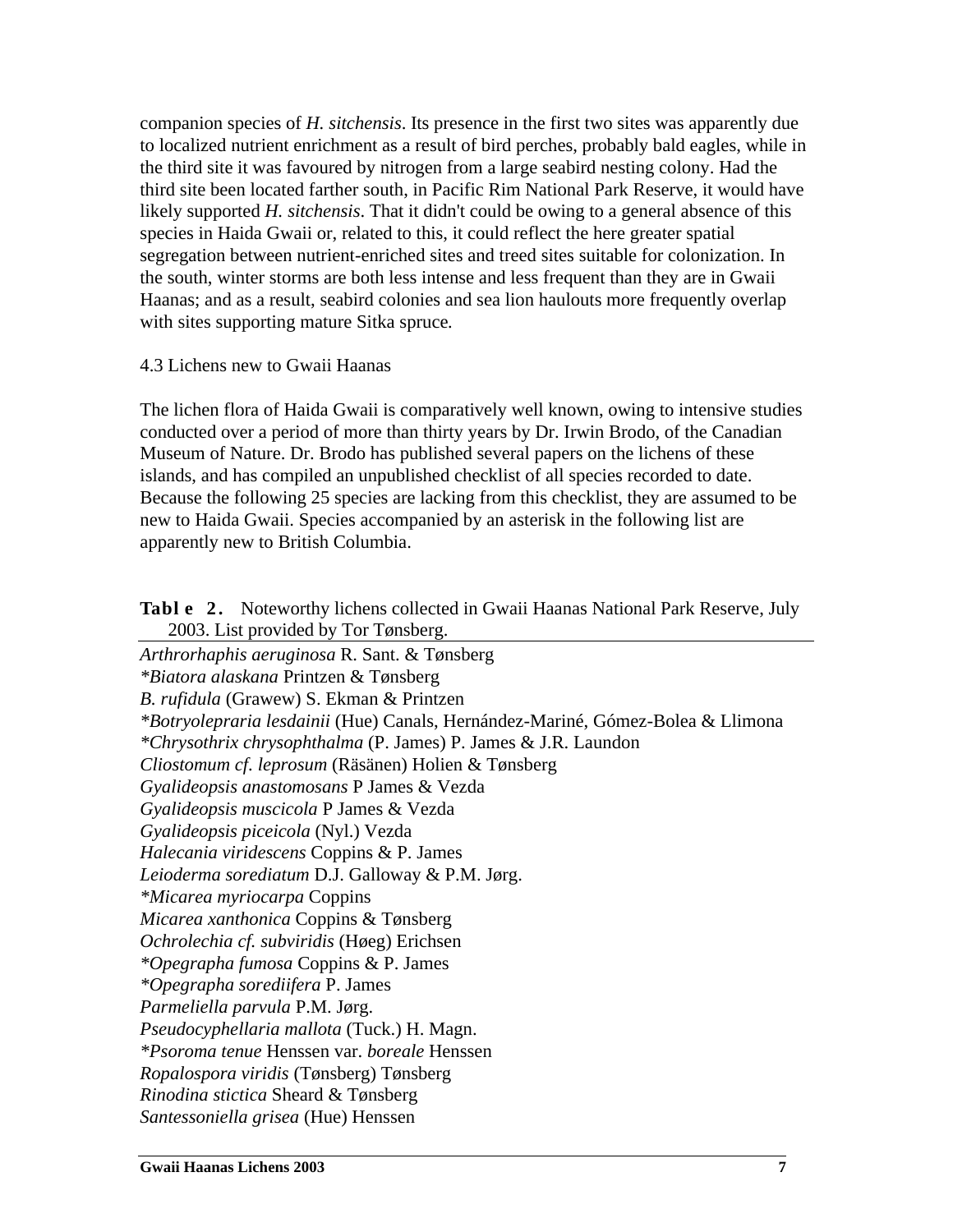### 4.4 *Lichens as indicators of environmental continuity*

Carpenter Bay is underlain by limestone. In principle the presence of base-rich rock should yield a fairly rich epiphytic flora including several nutrient-demanding species. Yet the trees here were found to be essentially devoid of macrolichens. This is a recurrent pattern in Gwaii Haanas, where large tracts of forest often either lack macrolichens, or support only young, regenerating macrolichens. Such a pattern is consistent with the hypothesis that the lichens of this region are subject to periodic diebacks. I speculate that prolonged winter storms create a kind of waterfall-spray-zone effect, drenching the lichens with salt water for prolonged periods, and thereby leading to their demise.

The widespread occurrence of lichen diebacks is doubtless causally related to the fragmented distributions of many macrolichen species, especially dispersal-limited species like *Lobaria oregana* and *Usnea longissima*. In extreme cases, diebacks must even lead to local extirpations. It follows that dispersal-limited species (including *H. sitchensis*) are likely to become established only in localities where die-backs occur very infrequently. Presumably such localities could be expected to gradually accumulate a wide range of slow-dispersing lichens, most or all of which would have highly localized distributions. According to this perspective, the presence of such species can itself be taken as indicative of long environmental continuity. By contrast, the absence of such species could theoretically be owing to any of several factors -- periodic dieback, exposure to strong winds, acidic bedrock, etc. Thus not all oldgrowth forests provide conditions suitable for the establishment of slow-dispersing lichens. Some oldgrowth forests, this is to say, remain ecologically "immature," at least as regards habitats critical to lichen establishment.

Once the above patterns came into focus, late in our exploration of Gwaii Haanas, I attempted to test the resulting "spray exclusion hypothesis" by searching for a highly sheltered site unlikely to experience periodic diebacks. It was decided that the Bischof Islands would serve this purpose. The Bischof Islands form a cluster of small, mutually sheltering islands at the north end of Juan Perez Sound. A lagoon embedded in the largest of these islands provided a convenient mooring place. As predicted, here we encountered a highly diverse lichen flora, including a full suite of cyanolichens and, in addition to this, the only known locality in Gwaii Haanas for *Leioderma sorediatum* and *Pseudocyphellaria rainierensis*. It is therefore provisionally concluded that this site, sheltered from periodic lichen diebacks, has been accumulating epiphytic lichens over a very long period. The above observations further suggest that epiphytic lichen floristic diversity may itself provide a powerful indicator of environmental continuity in the forests of Haida Gwaii. These comments of course apply only to lichen community structure in the lower canopy, and near the upper tide line. No information is currently available on the occurrence of lichens higher in the canopy and farther upslope.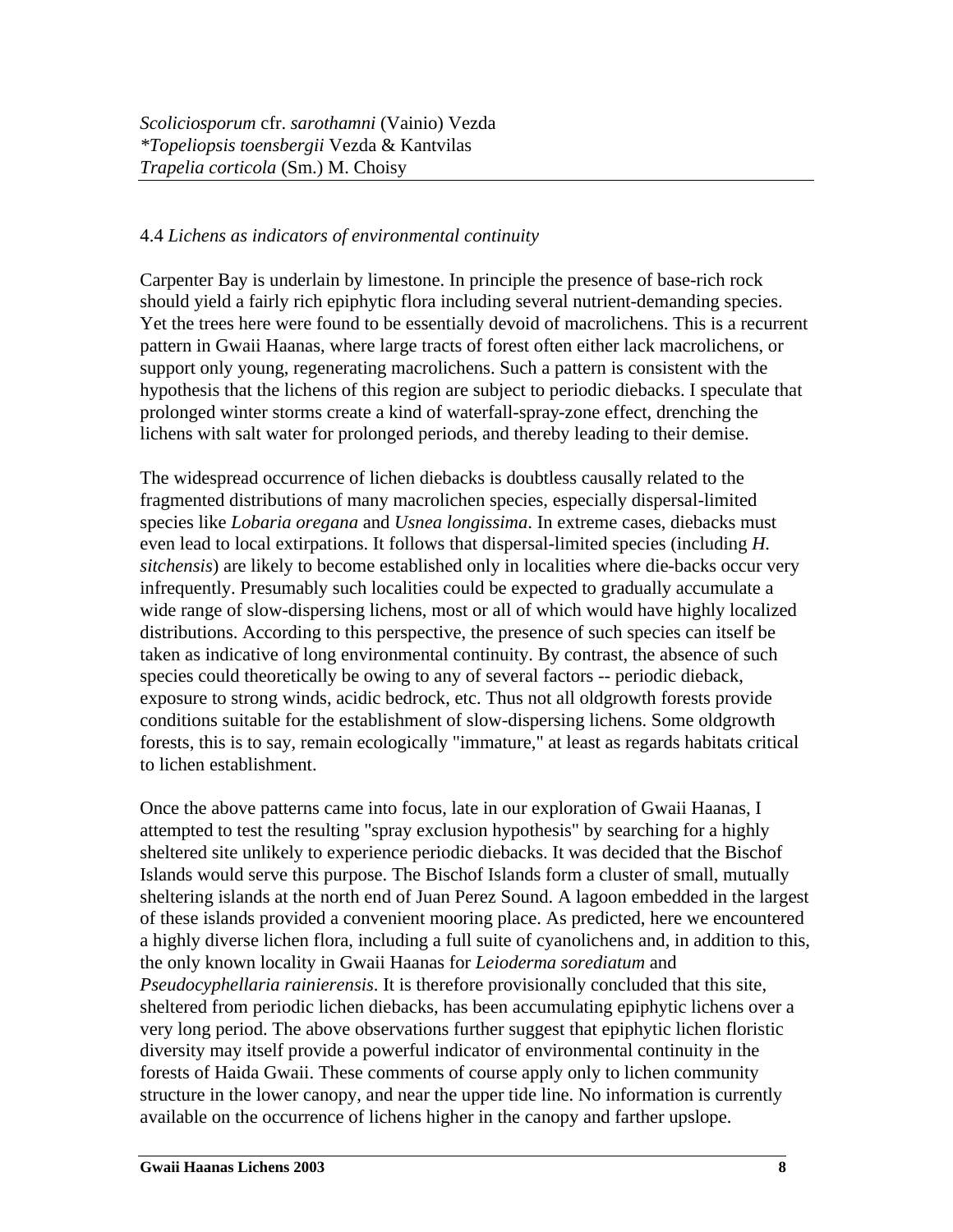### 4.5 *Cyanolichens as indicators of old village sites*

A morning tour around Ellen Island revealed a uniformly impoverished epiphytic lichen flora. The only exception to this was a single small node of relative cyanolichen diversity. I later learned that this node coincides with an ancient village site dating back 9600 years b.p. (Lee Edenshaw, pers. comm.). Here a relatively rich assemblage of cyanolichen species was encountered, including *Erioderma sorediatum, Lobaria pulmonaria, L. scrobiculata, Nephroma helveticum, Polychidium contortum, Pseudocyphellaria anomala, P. anthraspis, P. crocata,* and *Sticta limbata.* Interestingly, none of these cyanolichens grew along the shoreline; all occurred only on trees rooted more than about 2 m above high water mark. Given that this site was underlain by siliceous bedrock, I hypothesize that the cyanolichens here are probably favoured by nutrient enrichment from buried shell middens dating from early settlement. According to this hypothesis, the absence of cyanolichens below 2 m could reflect a drop in sea level since the time of occupation.

The Ellen Island village site is representative of what appears to be a strong correlation between cyanolichen diversity and old village sites. Of the 15 cyanolichen "hotspots" noted in this study, at least seven overlap with old village sites (Table 1). Even more, all sites known to have supported a prehistoric village now additionally support a fairly rich cyanolichen flora. Presumably it is the existence of calcium-rich shell middens that provides the link between these two phenomena. If this proves to be the case, then it is interesting to reflect that current cyanolichen diversity in Gwaii Haanas could owe its existence, at least in part, to the nutrient-concentrating activities of early humans. Even more, it suggests that cyanolichens might themselves be used, under some conditions, to detect additional nodes of past human activity.

#### 4.6 *Salmon forests*

At Bag Harbour we visited one of the small estuaries where Dr. Tom Reimchen conducted his well-known studies on the relation of spawning salmon to forest productivity. According to Reimchen, salmon are carried on shore by bears that partly, but not entirely consume them. Nutrients from the resulting salmon carcasses are taken up by the roots of trees, and hence incoprorated into the huge spruces, hemlocks, and redcedars that line the margins of the estuaries. It is precisely these nutrients, argues Reimchen, that promote the enormous productivity of such ecosystems.

To judge from the predominantly acidophytic lichen flora along the north shore of Bag Harbour, the bedrock in this vicinity is rather acidic. Nor does rock type appear to change at the estuary, notwithstanding that the epiphytic flora changes very markedly. In the place of a flora dominated by chlorolichens (i.e., lichens with algal photocells), the Sitka spruce trees here support a wide array of cyanolichen species (i.e., lichens with cyanobacterial photocells). Included here are *Erioderma sorediatum, Leptogium brebissonii, Lobaria pulmonaria, L. scrobiculata, Nephroma helveticum, Polychidium contortum, Pseudocyphellaria anomala, P. anthraspis,* and *P. crocata*. All of these are nutrient-demanding species, strongly indicative of enrichment. Their presence here is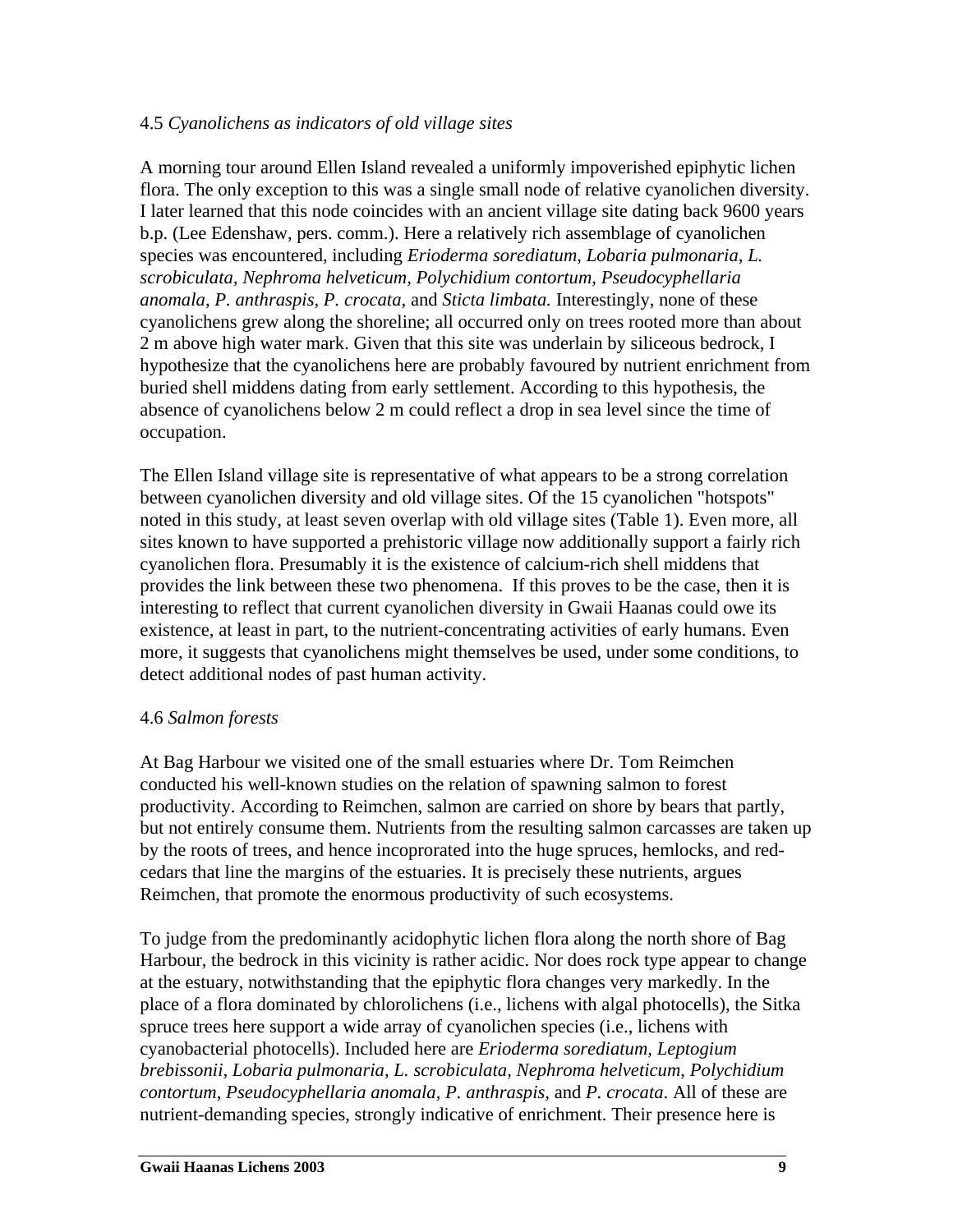consistent with Reimchen's hypothesis regarding nutrient enrichment from decaying salmon. In this connection, it is interesting that this "nutrient hotspot" occupies only a small area along the immediate margin of the estuary; outside this area the epiphytic flora reverts to chlorolichens.

In addition to hosting a diverse cyanolichen flora, the branches of the trees here also support enormous moss cushions up to 20 cm thick, and composed predominantly of *Antitrichia curtipendula*. Because such cushions are likely to develop only in the presence of nutrient enrichment, and because they can extend 20-30 m into the canopy, they provide a useful macroscale marker of nutrient hotspots. Their presence is probably closely tied, for example, with "salmon forests."

### **5. 0 RECOMMENDATI ONS**

Winter storms on Gwaii Haanas are more frequent and more severe than in Pacific Rim National Park Reserve, where previous studies on *Heterodermia sitchensis* have been conducted. Unfortunately, only toward the end of field work was a clear search image for candidate sites in Gwaii Haanas formulated. According to the current model, future search efforts should probably focus on old village sites, in which an enhanced nutrient status combines with relatively sheltered conditions. Special attention should be given to large old Sitka spruce trees along the forest fringe, especially trees used as perching sites by eagles or corvids.

#### **6. 0 REFERENCES**

- Esslinger, T.L. 1997. Cumulative checklist for the lichen-forming, lichenicolous and allied fungi of the continental United States and Canada. North Dakota State University: http://www.ndsu.nodak.edu/instruct/esslinge/chcklst/chcklst7.htm (First Posted 1 December 1997, Most Recent Update 17 July 2002), Fargo, North Dakota.
- Goward, T. 1984. *Heterodermia sitchensis*, a new lichen from the Pacific Northwest of North America. The Bryologist 87: 366-368.
- Goward, T. 1996. Status report on the seaside centipede lichen, *Heterodermia sitchensis*, in Canada. Committee on the Status of Endangered Wildlife in Canada. Ottawa, Ontario. 33 pages.
- Goward, T. and K.G. Wright. 2003. The seaside centipede lichen, *Heterodermia sitchensis*: notes on distribution and ecology. II. Unpublished report to Parks Canada, Victoria. 62 pages.
- Harfenist, A., N.A. Sloan, and P.M. Bartier. 2002. Living marine legacy of Gwaii Haanas. III: marine bird baseline to 2000 and marine bird-related management issues throughout the Haida Gwaii region. Parks Canada Technical Reports in Ecosystem science. Report 036. 164 pages.
- Olesiuk, P.F., D. Burles, G. Horonowitsch, and T.G. Smith. 1993. Aerial censuses of pinnipeds in the Queen Charlotte Islands, 1 July - 1 August, 1992. Canadian manuscript report of fisheries and aquatic sciences No. 2217. Department of Fisheries and Oceans, Nanaimo, British Columbia. 27 pages.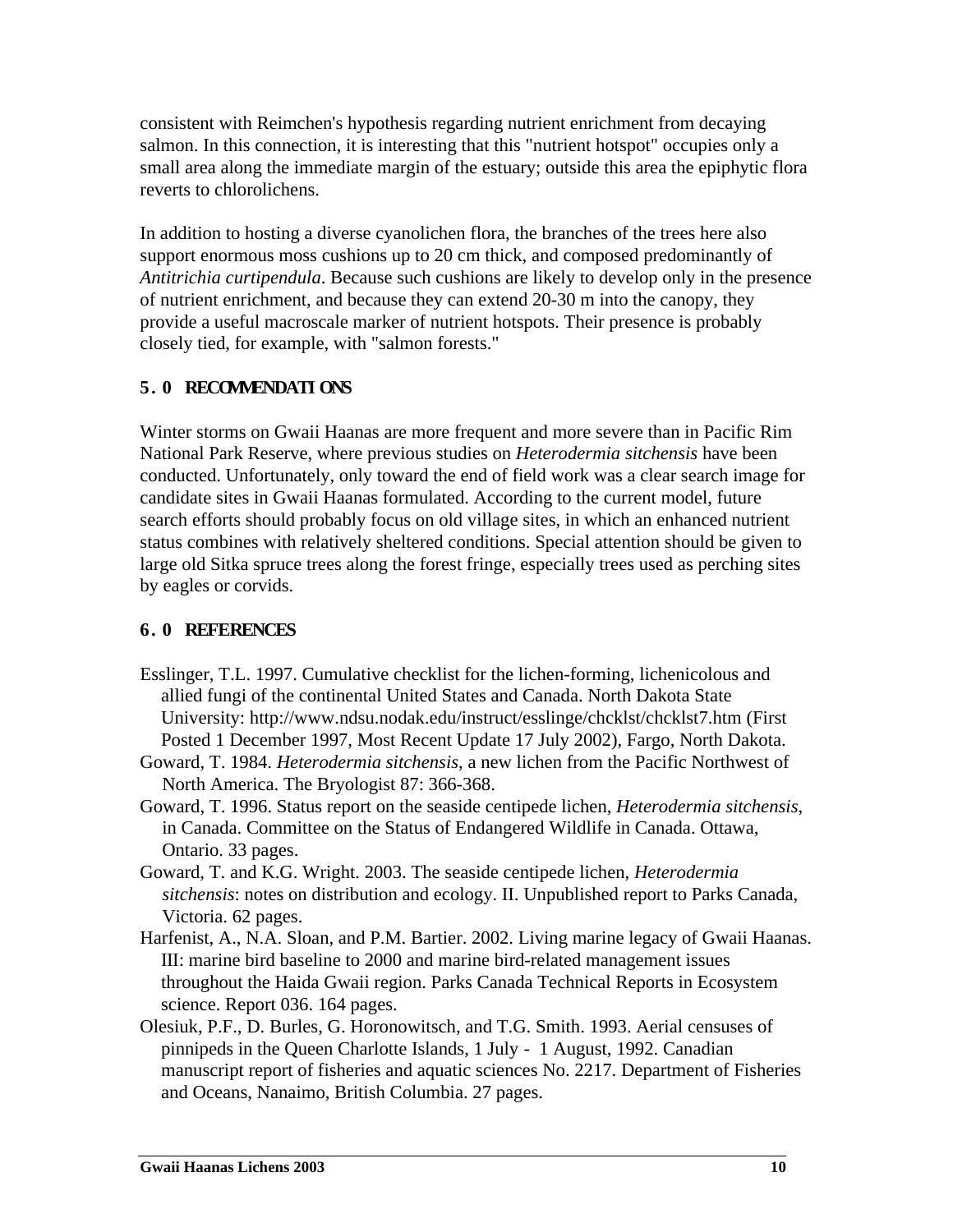# **APPENDIX 1**

# **Daily Field Log: 21 July - 1 August 2003.**

**21 Jul y** (Mon): Trevor Goward, Brian Reader, Tor Tønsberg and Ken Wright gathered at the Vancouver Airport for the flight to Sandspit. From Sandspit we shuttled to Queen Charlotte City where we met our guide Lee Edenshaw. The afternoon was spent assembling field equipment and food. Later that evening, we all attended a safety and familiarization meeting with Parks Canada staff in Queen Charlotte City.

**22 Jul y** (Tue): Brian, Ken and Lee drove to Moresby Camp, then travelled to Ellen Island in southern Gwaii Haanas aboard a 7 m aluminum hulled vessel. En route, they stopped briefly at Dodge Point on Lyell Island to check for *H. sitchensis*. Later that evening they set up camp at Ellen Island warden station. Meanwhile, Trevor and Tor spent the afternoon and early evening doing a lichenological reconnaissance of Lina Island in Skidegate Inlet.

**23 Jul y** (Wed): Brian, Ken and Lee navigated to Flamingo Inlet on the west coast of Moresby Island. Their first site inspection was on the heavily exposed Nagas Point. This place was surprisingly devoid of macrolichens, perhaps testament to the severity of winter storms here. Extensive patches of the free-living algae *Trentapohlia* were observed. Later they continued eastward to an old village site with extensive *Lobaria pulmonaria* on the spruce branches, indicating some localized form of nutrient enrichment. They then returned to Ellen Island to rendezvous with Trevor and Tor who had travelled down with Judd Brown on a South Moresby Air charter. Later that afternoon we navigated to the Gordon Islands for more site inspections.

**24 Jul y** (Thu): We navigated to Cape St. James via the west coast of Kunghit Island. Our first study was conducted on the north end of St. James Island, where a few windblown Sitka Spruce grow. After boating north into Woodruff Bay for lunch, we continued north and landed in the far end of Luxana Bay. Here *Physcia tenella* was found colonizing spruce branches. Later we headed back to Ellen Island.

**25 Jul y** (Fri): Trevor and Ken surveyed the perimeter of Ellen Island examining patterns of lichen abundance. We found that macrolichen loadings reached their greatest abundance on easterly exposures. Norm Sloan arrived by float plane with two consultants looking at marine protected areas. All of us excepting Tor boated over to Sgaang Gwaii (Anthony Island) for the afternoon for more searching.

**26 Jul y** (Sat): In the morning we cruised up Rose Inlet making several landings en route, including one on a small lichen-rich islet at the head of the inlet. In the afternoon we headed north to inspect Little Rankin Island on the east side of Moresby Island. Here *Physcia tenella* was locally heavy on Sitka spruce. Later in the afternoon we visited Carpenter Bay for a search of the shoreline.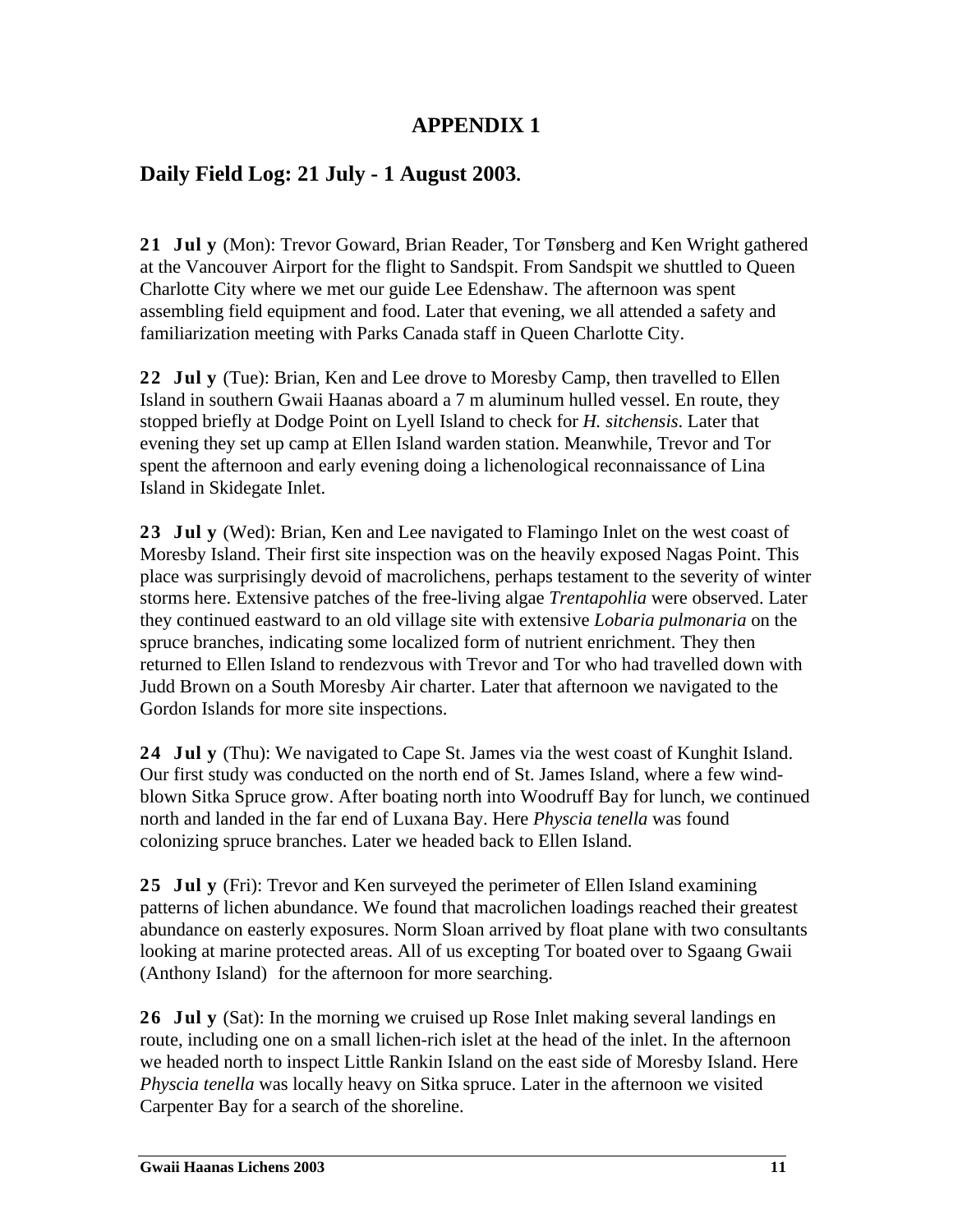**27 Jul y** (Sun): In the morning, Trevor and Ken did a reconnaissance of Rainy Island, where macrolichen development was found to be very poor. Meanwhile Tor and Brian expored High Island with similar results. Later, we transited to Louscoone Inlet. Here Ken and Brian searched around the mouth of an estuary on the east side of the inlet, while Trevor and Tor searched a small island adjacent to the estuary. That evening, Trevor and Ken noted a high diversity of cyanolichens at an old village site on the south side of Ellen Island.

**28 Jul y** (Mon): We packed up and left Ellen Island in the morning, heading north to the warden station on Huxley Island. (Norm Sloan and colleagues departed Ellen Island for Queen Charlotte by float plane in the afternoon). En route, our first site inspection was at the east end of Bolkus Island. Afterward we cruised over to Burnaby Island, where we surveyed the area immediately northeast of Smithe Point. Later we continued north to Huxley Island. After settling into camp, we cruised back south and surveyed a couple of places in Bag Harbour.

**29 Jul y** (Tue): In the morning we headed south to Island Bay, inspecting the small island at the head of the bay, as well as much of the adjacent shoreline and estuary. Later we returned to Huxley Island and packed up and journeyed north to the Bischoff Islands. Two landings were made in these lichenologically remarkable islands. The rare *Lobaria rainierensis* and *Leioderma sorediatum* were both found here. Our last night in Gwaii Haanas was spent on Hotspring Island, where Trevor spent the evening searching the shoreline for *Heterodermia.*

**30 Jul y** (Wed): In the morning, the shoreline of Hotspring Island was again searched. The remainder of the day was dedicated to travel: departing Hotspring Island in the late morning and arriving at Moresby Camp by mid-afternoon. En route, we made a brief lichen inspection in Beresford Inlet on Lyell Island.

**31 Jul y** (Thu): In the morning, we made a thorough examination of Lina Island, where *Pseudocyphellaria mallota* was found. In the afternoon, field gear was cleaned up and returned to storage. Ken compiled a list of sites visited in Gwaii Haanas. In the evening Trevor gave a well-attended public lecture on the lichens of Gwaii Haanas.

**1 Augus t** (Fri): Returned to Vancouver on an afternoon Air Canada flight.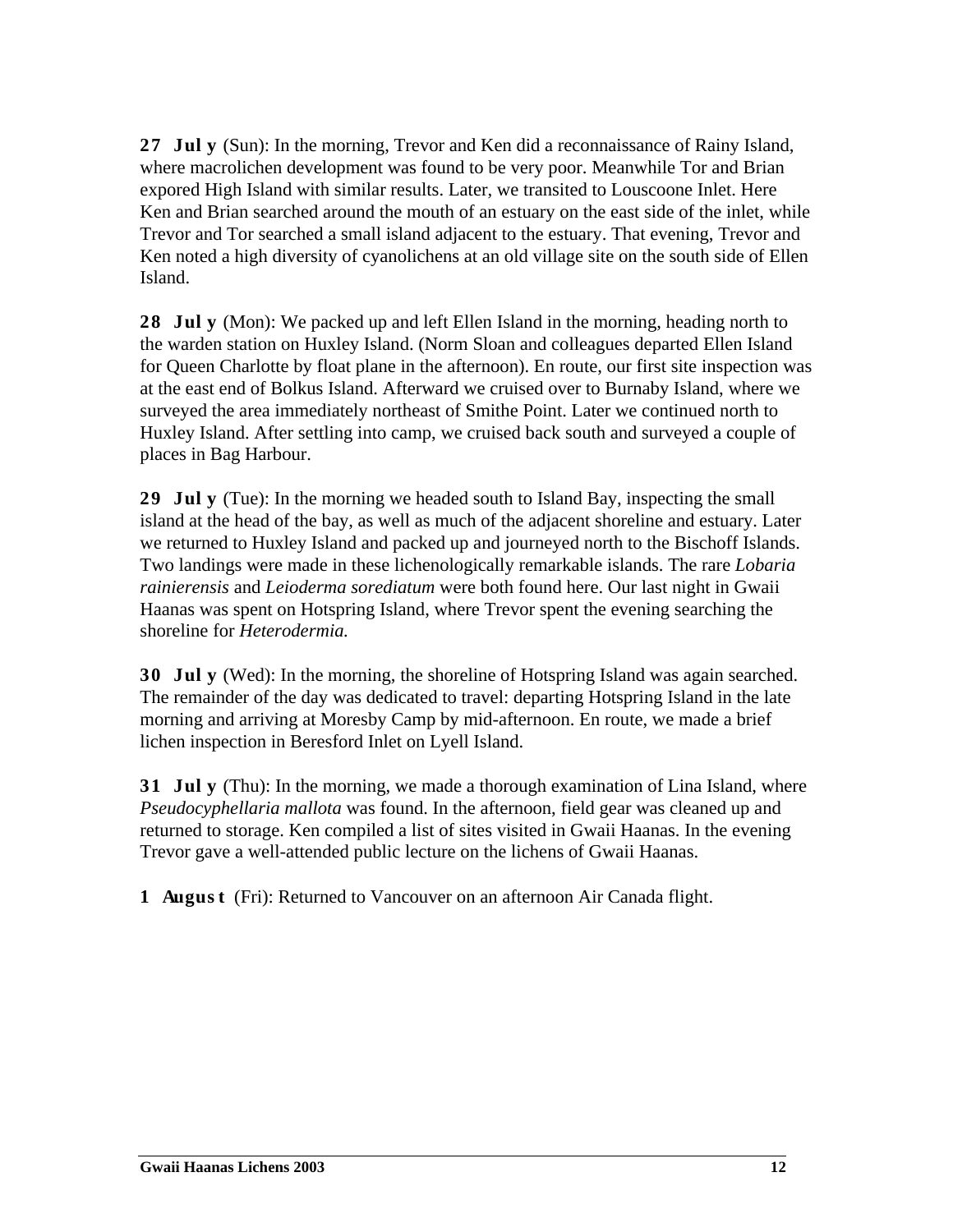# **APPENDIX 2**

## **Seaside centipede lichen (***Heterodermia sitchensis)***: portrait of a lichen.**

#### by Trevor Goward

The Seaside Centipede Lichen (*Heterodermia sitchensis* Goward & Noble) is one of western North America's true lichenological rarities. At the time of its description in the mid 1980s, it was known from only two sites worldwide, both located along the hypermaritime west coast of Vancouver Island (Goward 1984). One of these localities was subsequently lost to housing development, leaving only the type locality, which is in Pacific Rim National Park Reserve. A COSEWIC status report commissioned in 1994 led, a few years later, to *H. sitchensis* being designated as endangered in Canada (Goward 1996). In 2001, Parks Canada initiated further studies on this lichen, prompted by a mandated requirement to develop recovery plans for rare species occurring within its jurisdiction. During the following two summers, I scoured Pacific Rim Park and surrounding areas for *H. sitchensis*, and at the same time attempted to learn what I could about its distribution and ecology. What now follows is some of what was learned (see also Goward & Wright 2003). The assistance of Ken Wright, as well as that of Brian Reader and other Parks Canada staff has been much appreciated.

But first, a description: *H. sitchensis* is a semi-erect, cushion-forming, foliose lichen up to about 2 cm across. The lobes vary from short to longish, are 1-2 mm wide, and have long thin, marginal cilia that call to mind the legs of a centipede. The upper surface is pale milky greenish or bluish, except where interrupted by scattered whitish spots (maculae). Mature thalli usually have urn-shaped sexual fruiting structures (apothecia) near the lobe tips, these with prominent flaring rims that in turn bear powdery asexual reproductive propagules (soredia) on their inner surface. The lower surface is white and under the hand lens looks like matted cotton. This lichen could be confused with *Physcia tenella*, another tree-dwelling species with pale lobes and cilia-bearing lobe margins. In that species, however, the soredia are located on the undersides of the lobe tips, and the lower surface is hard and skinlike, not cottony.

You could say that *Heterodermia sitchensis* is a tree-dwelling lichen with refined tastes. For starters, it is very particular about location, being restricted to open (but not exposed) localities by the sea. And though I have searched for it by the sea on a wide array of host trees, it seems invariably to colonize only one: Sitka spruce (*Picea sitchensis*). What is more, not just any Sitka spruce will do, but it must be an aged Sitka spruce, or else a Sitka spruce that's stressed and slow-growing. So likewise with its position in the canopy, which seems always to be within three or four metres of the ground. Here, moreover, it occupies small twigs less than about 1 cm in diameter and growing less than about 10 cm per year. Finally, only the defoliated portion of those twigs are colonized, the adjacent foliated portions perhaps being too young or too ecologically unstable.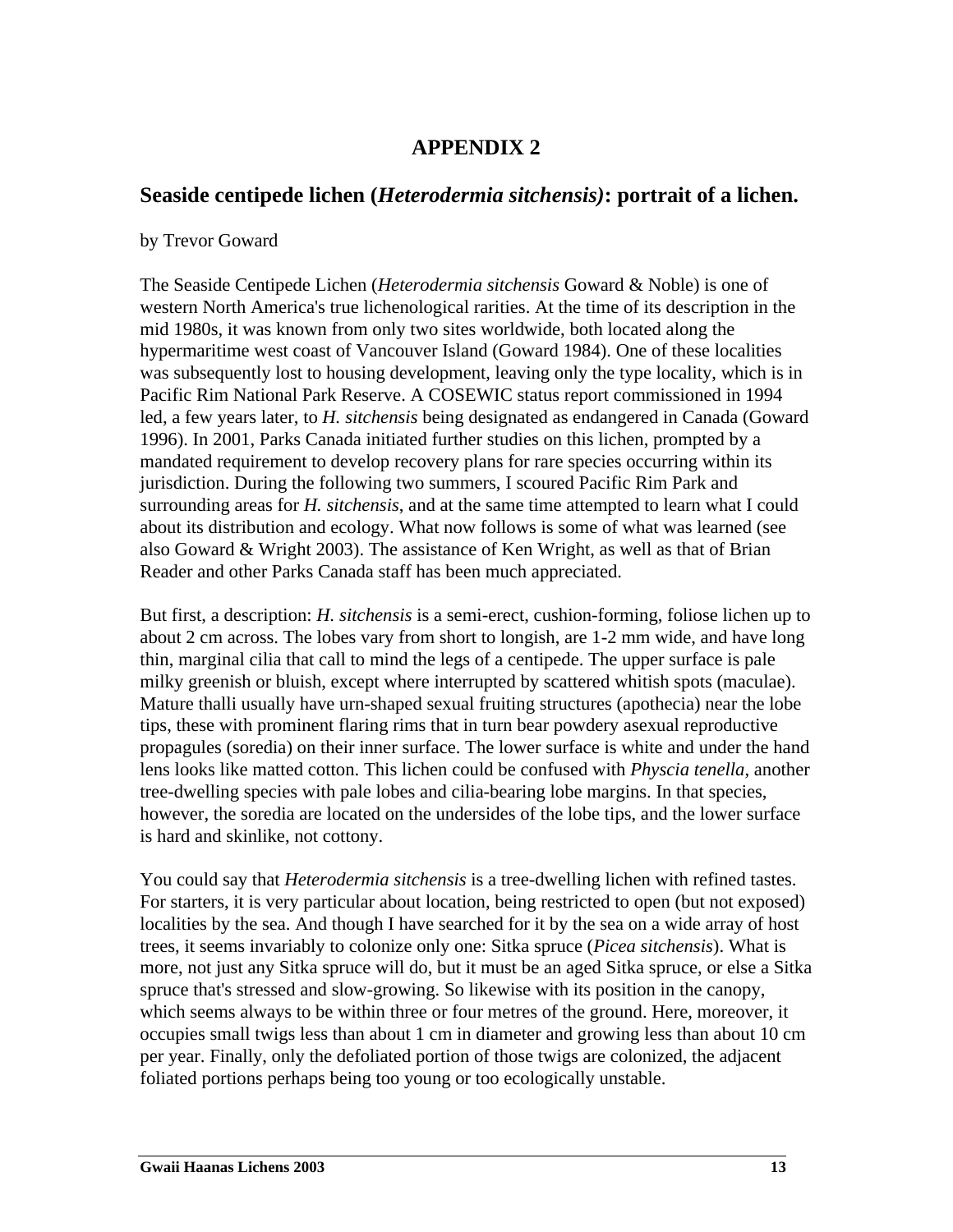The fact that *H. sitchensis* is confined to small twigs effectively defines it as an early colonizer, a pioneer species. And like other pioneer species, *H. sitchensis* is relatively short-lived. By my calculations, it must complete its life cycle by the time the portion of twig it occupies is ten years old; for by then its place on that twig will have been usurped by other, more aggressive lichens and bryophytes. This observation is probably key to its status as a rare species; for though *H. sitchensis* -- denizen of twigs -- needs to recolonize at frequent intervals, it appears to be woefully inefficient at doing so.

Whether the problem with successful colonization involves limitations of dispersal, or whether it stems from an inability to become established on its host twig is anybody's guess. Probably both. On the one hand, *H. sitchensis* depends for its dispersal on powdery soredia that develop near the lobe tips on the *insides* of tiny "urns." How these soredia can possibly escape from these urns to traverse the distance from one tree to another is unclear to me. Could it be the work of birds?

And on the other hand, *H. sitchensis* is physiologically ill-equipped to colonize conifer twigs in the first place. This is one of the key findings of my study, made in cooperation with Art Fredeen of the University of Northern British Columbia: *H. sitchensis* is a nutriphile, requiring exceptionally high levels of nutrient enrichment. In the twigs studied, the enrichment came in the form of nitrogen (Goward & Fredeen, in prep.), which itself also came in two forms: uric acid and urea. The fact the same twigs, notwithstanding, registered a pH much higher than that of other twigs studied is a minor mystery still in need of solving.

Regardless of the actual details of bark chemistry, there is little doubt that nitrogen enrichment of one kind or another triggers the growth of *H. sitchensis*. To see this, you have merely to look where it grows. Directly below the perching sites of birds for one thing. Here bird droppings create vertical columns of enrichment ("guano falls") that can be traced lichenologically downwards to the forest floor. Another favoured habitat for *H. sitchensis* is sites adjacent to sea lion winter haulouts. The ability of nitrogen-rich aerosols to impregnate the bark of barnyard trees is well known, so why not seaside trees? Calciferous bedrock also appears to benefit *H. sitchensis*, possibly through the uptake of nutrients via the roots of trees. In this case, however, some additional source of nitrogen is apparently required, as for example the aforementioned columns of enrichment. Then there's the salutary influence of seabird colonies: the nesting sites of glaucous-winged gulls, pelagic cormorants, black oystercatchers, and pigeon guillemots all potentially provide nutrients sufficient to support *H. sitchensis* on nearby trees. Finally, one of the more intriguing sources of enrichment includes calcium-rich shell middens from old aboriginal village sites, though here again some supplementary source of nitrogen appears to be required.

Taken together, the above observations imply that the occurrence of *H. sitchensis* can be predicted on the basis of four broad environmental factors: 1) adjacency to the ocean; 2) Sitka spruce; 3) slow-growing twigs; and 4) nutrient enrichment. Only in sites where these four factors overlap is *H. sitchensis* likely to be found.